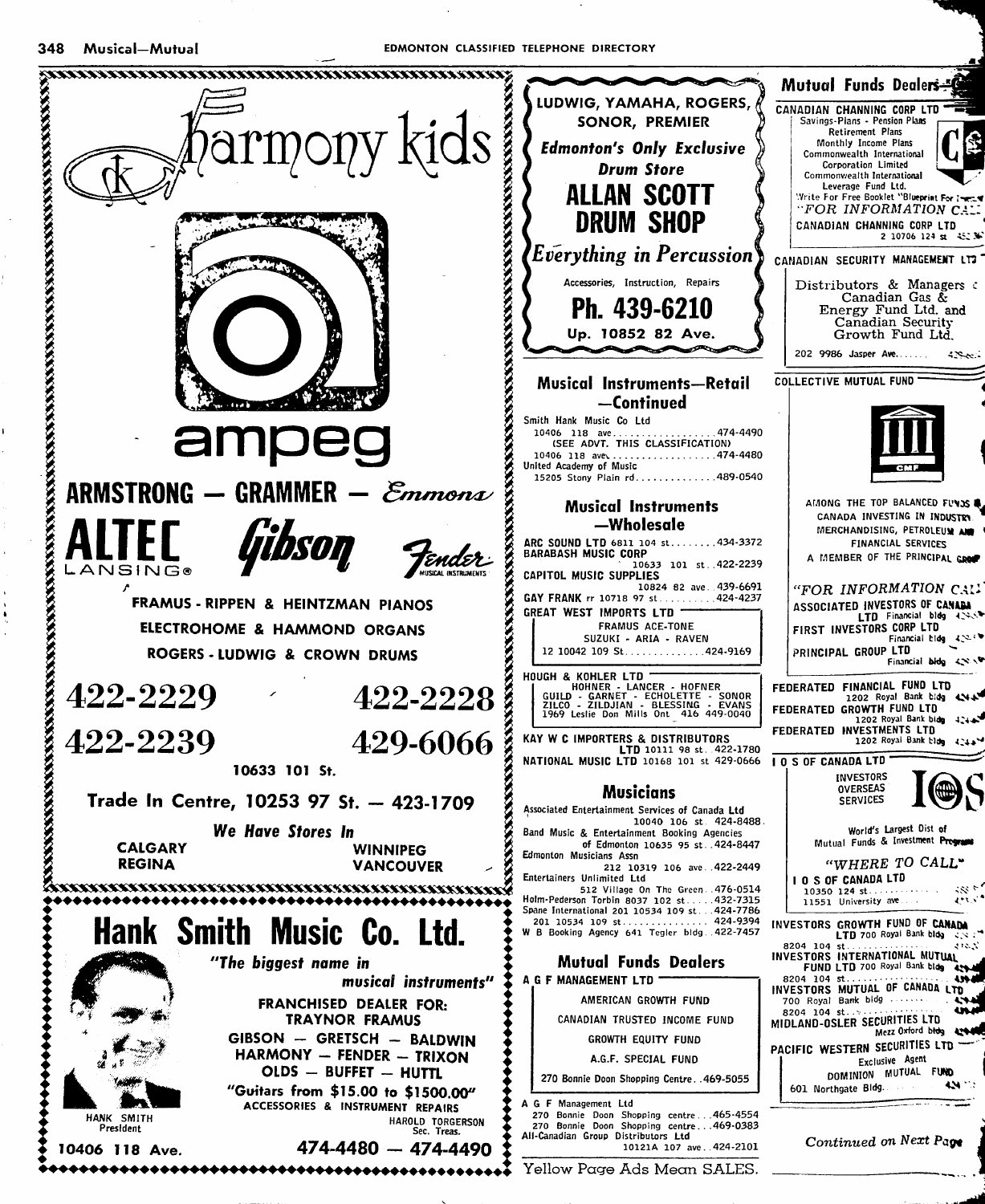10187 103 st..424-0485

10112 105 ave. 422-3021

**Non-Ferrous Alloys** 

Notions-Wholesale

Sun Specialty Co 10147 112 st.........482-5821<br>WESTERN VARIETIES & DRY GOODS LTD

**Novelties** 

Peters Novelties 11940 Fort rd.......479-0008

**Novelties-Advertising** 

**Nozzles** 

**Nurseries** 

Apache Seeds Ltd 10136 149 st. . . . . . . . . 489-4245

Newest Garden Centre &

Wholesale Warehouse<br>
On No. 2 Highway<br>
Opposite International Airport)

COMPLETE LINE OF NURSICE THE TRANSPORT STOCK<br>TREES - SHRUBS - EVERGREENS<br>FRUITS - HEDGING - ROSES<br>Canada's "National" Nursery

Head Office & Nursery - Bowmanville, Ontario<br>Nurseries at: Chilliwack British Columbia<br>Open April 1st to November 1st<br>Call Long Distance (No Toll Charge)

-SEE ADVERTISING SPECIALTIES

DELAVAN SPRAY NOZZLES--

**BROOKDALE - KINGSWAY LTD -**

ONTOR ITD

Arka Ukrainian Book Handicraft & Gift Shop

-SEE ALLOYS--NON-FERROUS METALS

Central Dry Goods Promisiow Ltd

**Metual Funds Dealers—Cont'd VIBENT MUTUAL FUND LTD**  $10048$   $101$  st 422-3910

**TTED INVESTMENT SERVICES LTD** 



Exclusive Distributor of

**Hnited Accumulative** Fund **United American Fund** United Horizon Fund United Venture Fund

**JMITED INVESTMENT SERVICES LTD**<br>205 8540 109 st .............439-2917<br>205 8540 109 st ..............439-1716

**Nailing Machines** 

**Seconds** International Ltd 11615 147 st. 454-3732

**Nails** 

**POWERNAIL CO** (Rexdale Ontario) LU IREAGRIE Unicarios<br>33 Haas Weston Ont. . 416 247-8231 PROVINCIAL NEWS CO Examples W & Co Ltd 301 Royal Trust bldg. .424-5619

**Name Plates** 

**SEVERENO'S BRONZE INDUSTRIES LTD "** 

### **BRONZE & ALUMINUM**

ALL SIZES

**CAVALUER DECALS LTD 11322 153 st 489-5741**<br>W. Expaning Service 6728 94B ave...469-2834<br>WEALVE-0-GRIND 6813 104 st....434-1973 PO PANEL INDUSTRIES (EDM) LTD Annized Etched & Engraved Name Plates Seal or Metal Badges, Tags, Steel Stamps 

**RAN PLAST** 

Custom Engraved Name Plates

**IMDUSTRIAL & COMMERCIAL SIGNS.** PLAQUES, SEALS & STAMPS

2221 105 Ave. . . . . . . . . . . . . . . . 488-7464

... Specialty Tool & Mfg Co Ltd  $\frac{10012}{10012}$  and  $\frac{10012}{10012}$  and  $\frac{10012}{10012}$  and  $\frac{10012}{10012}$  and  $\frac{10012}{10012}$  and  $\frac{10000}{10012}$  and  $\frac{10000}{10012}$  and  $\frac{10000}{10012}$  and  $\frac{10000}{10012}$  and  $\frac{10000}{10012}$  and

**Natatoriums** SEE SWIMMING POOLS

**Natural Gas** - ALE GAS COMPANIES

# **Naturopaths**

WELLY DR P F bsmt 11111 124 st 453-1938<br>Wama CLINICS LTD DR. COLIN SKAKEN **General Practitioner 4145 106 St.** . . . . . . . . . . . . 439-0459

 $\frac{1}{2}$  /973 1180 more than Main Street. of shopping.

**Navy Uniforms** -SEE UNIFORMS

**Needle Work** -SEE ART NEEDLE WORK

**Neon Signs** -SEE SIGN MANUFACTURERS

**Neurologists** -SEE PHYSICIANS & SURGEONS-**NEUROLOGISTS** 

**Neurosurgeons** -SEE PHYSICIANS & SURGEONS--

NEUROSURGEONS

### **News Dealers**

McLeod News grd flr McLeod bldg.....424-2739 MIKE'S NEWS AGENCY -NEWS - PAPERBACKS - SUBSCRIPTIONS<br>
Your 50th Year' 10062 Jasper Ave............422-2020

**TOWER NEWS CO LTD** 

Western Canada Subscription Agencies Ltd bsmt 10355 Jasper ave..422-3373

# **Newspaper Distributors**

14615 124 ave..454-0306

**Newspaper Representatives** -SEE PUBLISHERS REPRESENTATIVES

### **Newspapers**

Alberta Farm Life 2 10028 102 st.....429-2918 ALBERTA SOCIAL CREDIT LEAGUE 9974 Jasper ave. 424-0568 EDMONTON INN ALBERTAN 8110 78 ave............469-2976 Beverly Page 11407 50 st.............479-3959 Canadian Press 105 CPR bldg.........424-6107 Cara Operations (Alberta) 1td

Terminal fir CN Tower. 422-6574 

| CUMUNIUN JUUKNAL                                                                                                                                                                     |
|--------------------------------------------------------------------------------------------------------------------------------------------------------------------------------------|
| CLASSIFIED WANT ADS429-3421                                                                                                                                                          |
| 101 St. & 100 Ave424-0271                                                                                                                                                            |
| Gazette 31 Perron st St Alb599-7144<br>Jewish News Ltd 528 Tegler bldg424-2702<br>Le Franco-Albertain 10010 109 st422-0388<br>Ukrainian News Publishers Ltd<br>10967 97 st. 422-5708 |
| Western Catholic Reporter<br>11645 Jasper ave488-4861                                                                                                                                |
|                                                                                                                                                                                      |

### **Nickel**

**ATLAS ALLOYS DIV OF RIO ALGOM<br>MINES LTD 7945 Coronet rd. 469-0402<br>Wilkinson Co Ltd 9525 60 ave..........434-8441** 

### **Nickel Plating** -SEE PLATING

# **Night Clubs**

**BLUE DANUBE RESTAURANT LTD** 10307 82 ave..439-0257<br>10307 82 ave..439-0257 COACHMAN INN 100 ave & 107 st. (SEE ADVT. THIS CLASSIFICATION)

Stores and shops in your neigh- CANADIAN LIQUID AIR LTD borhood welcome orders by CONSUMERS' WELDING SUPPLIES LTD telephone. You'll welcome the 'Yellow  $P \alpha g e$  convenience of this handy way



EL BODEGON RESTAURANT LTD 10128 100 st. 429-7576

EMBERS STEAKHOUSE (1963) LTD 10052 106 st 422-0609 GIUSEPPI'S PIZZA CELLAR

LIVE ENTERTAINMENT EVERY THURS., FRI., SAT., SUN. dwn 8223 109 St. . 433-8161, 439-1967

HOFBRAHAUS RESTAURANTS LTD

Bavarian Dining, Dancing Until 1 A.M.

WITH CANADA'S MR. POLKA, GABY HAAS

FULLY LICENSED bsmt 10209 97 St............422-1742

KINGSWAY MOTOR HOTEL LTD 108 st & Kingsway ave. 479-4266<br>MAYFAIR HOTEL 108 st & Jasper ave 424-7265 SAHARA THEATRE RESTAURANT cor Groat rd & 114 ave...455-1868 Saxony Motor Inn 156 st & Stony Plain rd. 484-3331

(SEE ADVT. THIS CLASSIFICATION)

20RBA'S FOOD SERVICES LTD bsmt 11145 87 ave. 439-2627

## **Nitrogen Gas**

8615 Stadium rd. 424-0576 9810 62 ave. 435-3802

# Noise-Control

-SEE ACOUSTICAL SECTION

### Castle Green Garden Centre 4824 118 ave..474-4911 City Limits Nursery Clover Bar........ 699-8535 **CLOVER BAR NURSERIES & GREENHOUSES**

3/2 MILES EAST OF BREMNER ON HWY 16 EAST R.R. 1 Bremner...............699-3019

Listings of This Classification

**NURSERIES** 

Continued on Next Page



Providing The Finest In **Professional Landscaping** NURSERY STOCK - FLOWERS - SEEDS BEDDING PLANTS - FERTILIZERS

**COMMERCIAL GARDEN MAINTENANCE** 



**ANTA Membe**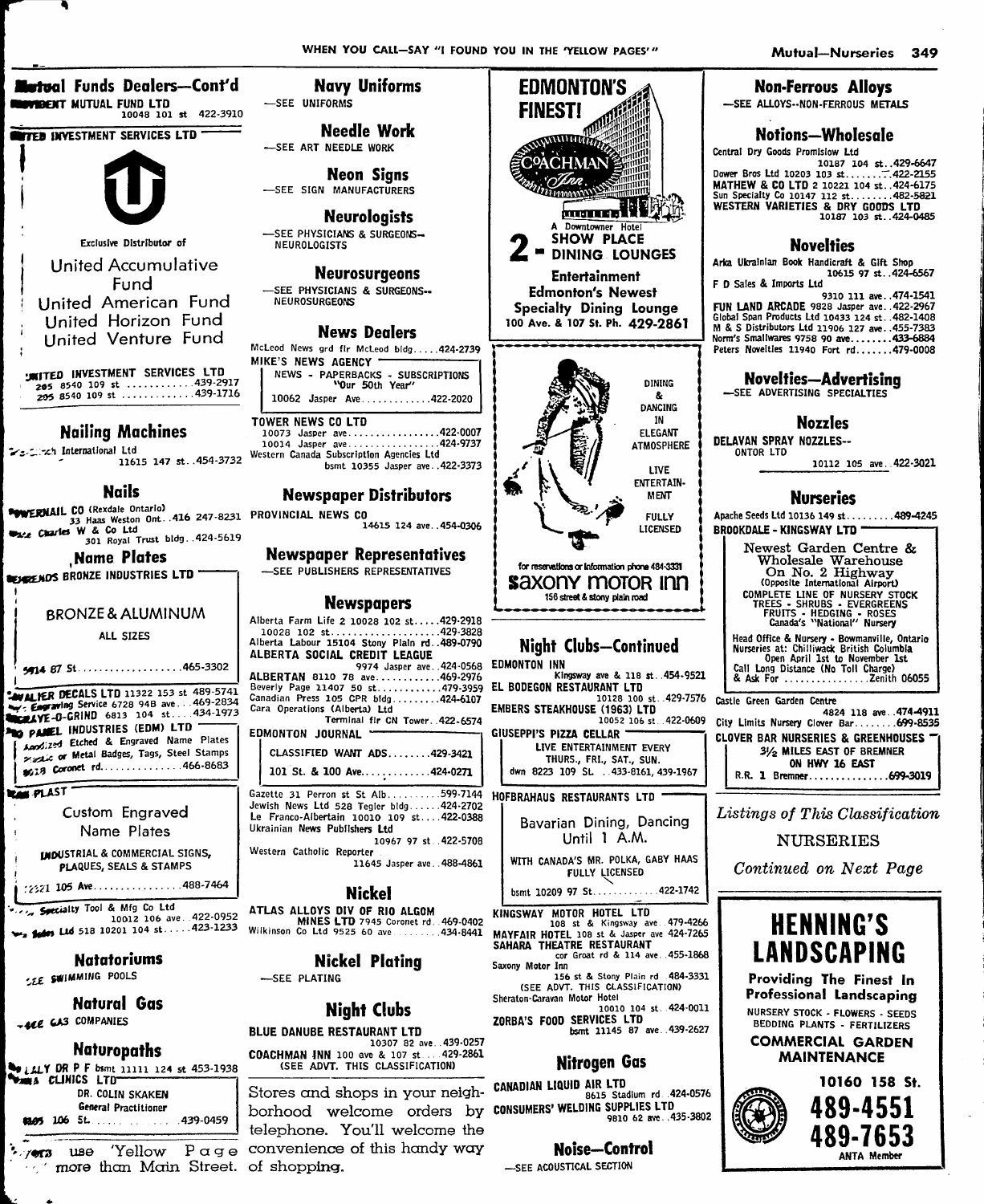| Nurseries—Continued<br>DEVON NURSERIES LTD                                                                                                                                                          | <b>PRIM</b>         |
|-----------------------------------------------------------------------------------------------------------------------------------------------------------------------------------------------------|---------------------|
| <b>SEE OUR DISPLAY AD</b><br>UNDER                                                                                                                                                                  | 7<br>OI             |
| <b>LANDSCAPE GARDENERS</b><br>1408<br>Bldg424-9696<br>Royal<br>Bank                                                                                                                                 | 8                   |
| DROPMORE NURSERY LTD<br><b>TREES</b><br>- SHRUBS<br>- PERENNIALS                                                                                                                                    | <b>SAMS</b>         |
| Free Brochure on Request<br>RR2 Fort Saskatchewan 543-2726                                                                                                                                          | B                   |
| Edmonton Garden Spots 7321 104 st439-3439<br>Edmonton Nurseries Ltd 9723 76 st 466-6581<br>Henning's Landscaping 10160 158 st. 489-4551<br>(SEE ADVT. THIS CLASSIFICATION)                          | Westw               |
| <b>HOLT NURSERY FARMS</b><br>271 Bonnie Doon Shopping centre. 465-4077<br>LACOMBE<br><b>NURSERIES</b><br>LTD                                                                                        | Victor              |
| 11211 61 st477-5510<br>Milner Nurseries Ardrossan699-3547                                                                                                                                           |                     |
| NICK'S<br>LANDSCAPING LTD                                                                                                                                                                           |                     |
| Edmonton's Largest Supply of Locally<br>Grown Potted Nursery Stock<br>Cor Stony Plain Rd & 151 St (Loblaw's Lot)                                                                                    | Albert              |
| PIKE & CO LTD 10039 101A ave422-2766                                                                                                                                                                | ALBE<br>G           |
| POLLOCK A E NURSERIES LTD<br>COMPLETE LANDSCAPING                                                                                                                                                   | ı                   |
| RESIDENTIAL & COMMERCIAL<br>Mailing Address RR 5 Edmonton<br>Devon.<br>Alta.<br>. 447-3263                                                                                                          | <b>NURS</b>         |
| <b>SEED CENTRE LTD</b>                                                                                                                                                                              | D                   |
| Your Local Edmonton Nursery<br>Nursery at 127 St. & 143 Ave599-7917<br>9339 118 Ave479-2344                                                                                                         |                     |
|                                                                                                                                                                                                     | ś                   |
| SHERWOOD HOME IMPROVEMENT LTD<br>Carden Centres. 130 Ave. & 97 St., 111 St.<br>& 55 Ave. Western Centres. 130 Ave. & 97 St., 111 St.<br>& 50dding - Seeding — Free Estimates<br>13408 71 St476-3587 |                     |
| <b>TREE MOVERS (ALBERTA) LTD</b>                                                                                                                                                                    | <b>CENT</b><br>GOOD |
| 271 Bonnie Doon Shopping centre465-4077<br>Welldon Nursery 7028 105A st434-6120<br>WESROE LANDSCAPE DESIGN                                                                                          | HARI                |
| 166 st & Stony Plain rd. 489-6605<br>Zaychuk Nursery Farm Ltd                                                                                                                                       | 64:<br>64<br>Holyn  |
| RR6 N Edmonton 799-5929                                                                                                                                                                             | JASP                |
| Nurseries-Day                                                                                                                                                                                       | Jubile              |
| Awram's Kay Day Nursery 10115 70 st. 466-8914                                                                                                                                                       | Sham                |
| <b>BABY TENDERS DAY NURSERY</b><br>(LICENSED)                                                                                                                                                       | <b>SHEF</b>         |
| MANAGERESS - RHETA LAWRENCE<br>10224 123 St. 488-8885                                                                                                                                               | 1                   |
| Belter M 10955 82 st 429-2294<br>Bloedows Hilde Day Nursery                                                                                                                                         | Sherb               |
| 10350 148 st. 454-3674<br>BONNIE DOON DAY NURSERY LTD                                                                                                                                               | Sherw               |
| 8952 80 ave. 466-9283<br>BO-PEEP DAY NURSERY 12446 97 st 474-1928                                                                                                                                   | VENT<br>13,         |
| <b>CENTENNIAL DAY</b><br><b>NURSERY</b><br>Dependable Care From 7 a.m. - 6 p.m.<br>Government Licensed                                                                                              | 13:<br>YOU\         |
| Manageress - M. Belter<br>10955<br>82<br>St. 429-2294                                                                                                                                               |                     |
| Community Day Nursery 9641 102A ave 429-1943<br>9641 102A ave424-3730                                                                                                                               | Nut 1<br>10         |
| DELTON DAY<br><b>NURSERY</b><br>7<br>a.m. to 6 p.m. Mon. thru Fri.                                                                                                                                  | 27<br>26            |
| <b>INFANTS TO PRE-SCHOOL</b><br>90 St. 479-7679<br>12124                                                                                                                                            |                     |
| Dick & Jane Day Care Centre<br>11214 109 ave 424-4511                                                                                                                                               | C-T I<br><b>EDM</b> |
| Downtown Day Care Centre<br>bsmt 10031 109 st. 424-1793                                                                                                                                             | Spae-               |
| DREAMLAND NURSERY & CHILDREN'S<br>HOME LTD 10704 70 ave 434-4237                                                                                                                                    | 8.                  |
| <b>HAPPY TOT DAY NURSERY -</b><br>LICENSED - AGES 2 - 5                                                                                                                                             | Let<br>-F           |
| Pre-School Readiness Program<br>Special Arrangements for Working Mothers<br>10020 84 Ave. 432-7860                                                                                                  | -н                  |
| Harvey's Day Nursery 8724 67 ave<br>$3.469 - 2662$<br><b>HUMPTY DUMPTY DAY NURSERY</b>                                                                                                              | Л.<br>Shc           |

11125 76 ave 439-4341 Joyland Day Nursery 9034 132 ave .. 476-6666

| Nurseries-Day-Cont'd                                                | <b>Obstetricians &amp; Gynaecologists</b>        |
|---------------------------------------------------------------------|--------------------------------------------------|
| <b>AROSE PLACE DAY CARE CENTRE</b>                                  | -SEE PHYSICIANS & SURGEONS--                     |
| 7 a.m. - 6 p.m. Mon. thru Fri., Fees Based                          | OBSTETRICIANS & GYNAECOLOGISTS                   |
| on Income, Limited Transportation in South-                         |                                                  |
| east Edm. Ages 3 & up                                               |                                                  |
| 3455 101 Ave469-0663                                                | <b>Odor Control</b>                              |
|                                                                     |                                                  |
| <b>SON'S DAY NURSERY</b>                                            | -SEE DEODORANTS                                  |
| COVERING GOLD BAR, CAPILANO                                         |                                                  |
| FULTON & OTTEWELL AREAS                                             |                                                  |
| Licensed for 2 Yrs. & Up<br>3smt 6110 Fulton Rd469-4545             | <b>Office Buildings</b>                          |
|                                                                     | Bentall Building 10180 102 st422-8435            |
|                                                                     |                                                  |
| wood Kindergarten & Nursery                                         | CAMBRIDGE BUILDING                               |
| 10212 121 ave. 477-1606                                             | 1700 Cambridge bldg. 429-7676                    |
|                                                                     | Centennial Bidg 212 10015 103 ave 422-1135       |
|                                                                     | Chancery Hall Ltd                                |
| <b>Nurses</b>                                                       | B4 3 Sir Winston Churchill Square 424-8584       |
|                                                                     | <b>COWLEY PROPERTIES LTD</b>                     |
| rian Order of Nurses                                                | 2nd fir 9912 109 st424-2513                      |
| 103 11745 Jasper ave. 482-5467                                      | <b>EMPIRE BUILDING</b>                           |
|                                                                     | McDOUGALL & SECORD LTD.                          |
|                                                                     | <b>RENTALS</b>                                   |
| <b>Nurses' Registries</b>                                           | 1101 10080 Jasper Ave  422-4625                  |
| rta Assn of Registered Nurses                                       | Building Supt. 429-1119                          |
| 10256 112 st. 482-1541                                              |                                                  |
|                                                                     | <b>Executive Building</b>                        |
| ERTA MALE NURSING SERVICE<br>General MALE Nursing Care in Your Home | 11th fir 109 st & Jasper ave429-0933             |
| Bath-Help For Older Gentlemen                                       | FINANCIAL BLDG (EDMONTON) LTD                    |
| Registered Nursing Orderlies                                        | 10621 100 ave .422-8577                          |
| 455-8755<br>13860 110A Ave.                                         | <b>GARNEAU PROPERTIES LTD</b>                    |
|                                                                     | upst 8712 109 st. 433-3805                       |
|                                                                     | Glenwood Buildings Ltd 3 10436 81 ave 439-5164   |
| SES' PRIVATE DUTY REGISTRY<br>24 Hr. Service                        | IB M Bldg 10808 99 ave422-2974                   |
| Home - Travelling - Hospital                                        | <b>LONGSON TAMMETS &amp; DENTON REAL</b>         |
| Intensive Care - Relief Nursing                                     | <b>ESTATE LTD</b> Professional Leasing &         |
| 0-9606 87 St. 469-0986                                              | Managing Agents Milner Building Agents           |
|                                                                     | 401 Imperial Bank bldg. 429-4902                 |
|                                                                     | Management Associates                            |
| <b>Nurses' Uniforms</b>                                             | 106 10156 101 st422-4777                         |
|                                                                     | <b>MARATHON REALTY CO LTD</b>                    |
| <b>SEE UNIFORMS</b>                                                 | Owners, Developers and Managers Throughout       |
|                                                                     | Canada of Office Buildings                       |
|                                                                     | 10012 Jasper Ave.                                |
| <b>Nursing Homes</b>                                                | 202 N.A.R. Bldg429-6631                          |
|                                                                     | McDougall & Secord Ltd                           |
| TRAL PARK LODGE 5905 112 st. 434-1451                               | 1101 10080 Jasper ave422-4625                    |
| D SAMARITAN NURSING HOME                                            | Medical Dental Bidg Ltd 10603 100 ave 429-1098   |
| 10530 56 ave 434-6466                                               |                                                  |
| DISTY NURSING HOME LTD 1966                                         | Merrick Bldg 10354 Jasper ave424-5510            |
| 120 101 ave466-9267                                                 | Northgate Bidg 304 10049 Jasper ave422-0288      |
| 120 101 ave466-8095                                                 | 0 M Securities Ltd 2nd flr 11754 124 st 454-3285 |
| rood Nursing Home (1965) Ltd                                        | Phillips Building Ltd 210 10169 104 st 424-5519  |
| 9510 80 st. 469-1307                                                | Physicians & Surgeons Building (Edmonton)        |
| PER PLACE CENTRAL PARK LODGE                                        | Ltd 8409 112 st. 433-6892                        |
| 8903 168 st. 489-4931                                               | Professional Bldg 942 10830 Jasper ave 422-0144  |
| loo Lodge Nurriga Home Lid                                          | Reidford D 300 Tealer bldg422-1842               |

| <b>Nursing Homes</b>                                                           |  |
|--------------------------------------------------------------------------------|--|
| <b>CENTRAL PARK LODGE</b> 5905 112 st. 434-1451<br>GOOD SAMARITAN NURSING HOME |  |
| 10530 56 ave 434-6466                                                          |  |
| HARDISTY NURSING HOME LTD 1966                                                 |  |
| 6420 101 ave466-9267                                                           |  |
| 6420 101 ave466-8095                                                           |  |
| Holyrood Nursing Home (1965) Ltd                                               |  |
| 9510 80 st. 469-1307                                                           |  |
| JASPER PLACE CENTRAL PARK LODGE                                                |  |
| 8903 168 st. 489-4931                                                          |  |
| Jubilee Lodge Nursing Home Ltd                                                 |  |
| 10333 76 st. 469-4456                                                          |  |
| Shamrock Lodge 10534 125 st488-5709                                            |  |
| <b>SHERBROOKE MANOR</b>                                                        |  |
| <b>"BOARD, CARE &amp; SUPERVISION</b><br>FOR THE AGED"                         |  |
| Mrs. M. Pigeon - Supervisor                                                    |  |
| 12425 129 St. 455-6108                                                         |  |
|                                                                                |  |
| Sherbrooke Nursing Home (Lodge)                                                |  |
| 13210 114 st. 454-8616                                                         |  |
| Chanwood Dark Nuvelus Usma                                                     |  |

Park Nursing Home Brentwood blvd Sherwood pk. 699-2281 A NURSING HOME LTD 476-6633 525 102 st 476-6727

#### ILLLE HOME St Vital ave St Alb. 599-7791

### Nuts—Edible

Houses (1969) Ltd <del>ו</del>ת ומר וכר

| 10121 101 st. 422-3167                    |  |
|-------------------------------------------|--|
| 27 Northgace Shopping centre  476-4343    |  |
| 26 Capilano Mall Shopping centre 466-1232 |  |
|                                           |  |

### **Nuts-Mechanical**

Engineering Co 9020 143 st... ONTON NUT & BOLT LTD 8809 63 ave 465-1466 Naur Products Ltd

15 Victoria N Kitchener Ont 519 744-3521

'ind it Fast

- lead the Ads
- earn the Facts. YELLOW PAGES the סכ way!

| Odor Control<br><b>-SEE DEODORANTS</b><br><b>Office Buildings</b><br>itall Building 10180 102 st422-8435                                                                                                                                                                                                                                             | Ottewell Service & Supply 9008 58 st Mo<br>REMING ON RAND DIV SPERRY RAND<br>CANADA LTD 9902 109 st 4<br>RONEO EQUIPMENT & SERVICE<br>CALLOW - BEARE'S - Exclusive Agent<br>Filing Pockets, Lateral & Shelf there<br>10415 105 Ave<br><b>C.O</b>           |
|------------------------------------------------------------------------------------------------------------------------------------------------------------------------------------------------------------------------------------------------------------------------------------------------------------------------------------------------------|------------------------------------------------------------------------------------------------------------------------------------------------------------------------------------------------------------------------------------------------------------|
| MBRIDGE BUILDING<br>1700 Cambridge bldg. 429-7676<br>tennial Bidg 212 10015 103 ave422-1135<br>uncery Hall Ltd<br>84 3 Sir Winston Churchill Square 424-8584<br><b>WLEY PROPERTIES LTD</b><br>2nd flr 9912 109 st424-2513<br>PIRE BUILDING<br>McDOUGALL & SECORD LTD.<br><b>RENTALS</b><br>1101 10080 Jasper Ave 422-4625<br>Building Supt. 429-1119 | <b>SHANNON SYSTEMS</b><br>Visible Records by Shannon<br>Verticle Visible Records<br>One Line Visible Records<br>Lateral Filing Systems<br>Large & Small Mobile Record Units<br>Save Space - Time - Money<br>"FOR INFORMATION CALL<br>MILLER STATIONERS LTD |
| cutive Building<br>11th fir 109 st & Jasper ave429-0933<br>NANCIAL BLDG (EDMONTON) LTD<br>10621 100 ave422-8577<br><b>RNEAU PROPERTIES LTD</b><br>upst 8712 109 st. 433-3805<br>nwood Buildings Ltd 3 10436 81 ave 439-5164<br>.                                                                                                                     | 10184 104 st $\sim$<br>Superior Steel-Desk Mfg Co Ltd<br>11690 147 st $45 -$<br>Systems Equipment Ltd<br>108 14224 Stony Plain rd 45+<br>TIME BUSINESS MACHINES LTD<br>9910 109 st $45 - 7$                                                                |

| 10012 Jasper Ave. | 202 N.A.R. Bldg429-6631 |  |
|-------------------|-------------------------|--|
|                   |                         |  |

1101 10080 Jasper ave..422-4625 tal Bidg Ltd 10603 100 ave 429-1098  $910354$  Jasper ave.......424-5510 dg 304 10049 Jasper ave...422-0288 ies Ltd 2nd flr 11754 124 st 454-3285 ding Ltd 210 10169 104 st 424-5519 Surgeons Building (Edmonton) Ltd 8409 112 st..433-6892<br>Bldg 942 10830 Jasper ave 422-0144  $422 - 1842$ 300 Tegler bldg... REVILLON BUILDING 10221 104 st. 422-0925 TEGLER BUILDING LTD OFFICE RENTALS

10189 101 St. 602 Tegler Bldg. . . . . . . . . . . . . 422-1531

Tower Building Ltd bsmt 10139 103 st. 424-2840 If you have products to sell.

## **Office Equipment**

ACME SEELEY BUSINESS SYSTEMS LTD ME SELLET BUSINESS STSTEMS<br>Strip-Line Indexing Visible Pocket,<br>Cardwheel, Vertical Visible, Rotary &<br>Color Code Filing. Paper Conveyors<br>9915 108 Ave........................422-8255 Astro Business Machines Sales & Service Ltd 10066 156 st. 489-1501 Billig Ron Office Machines & Furniture Ltd 10519 104 ave. 429-5888 Block & Anderson (Canada) Ltd 40 Airport rd. 454-8952 Camero Office Equipment Ltd 10154 103 st. 424-5953

CENTENNIAL OFFICE EQUIPMENT SERVICES 10705 109 st. 424-2730

...488-0343 Dictaphone Corp Ltd 10541 124 st....488-5465 Grand & Toy Alberta Ltd

9518 102A ave. . 424-7261

Do you know that these pages your fingers do the walking, contain thousands of business, service and professional people "easy-to-find" classified in. form? You can save time using the YELLOW PAGES - to buy -to shop - to make appointments.



**Office Equipment-Continue** 

قبتم

JENKINS FRED LTD 10235 102 ave 424

Newsom Sales 10552 114 st



OFFICE MACHINES & FURNITURE LTD. Specialists In **Leasing & Rentals** 10519 104 Ave. Phone 429-5888